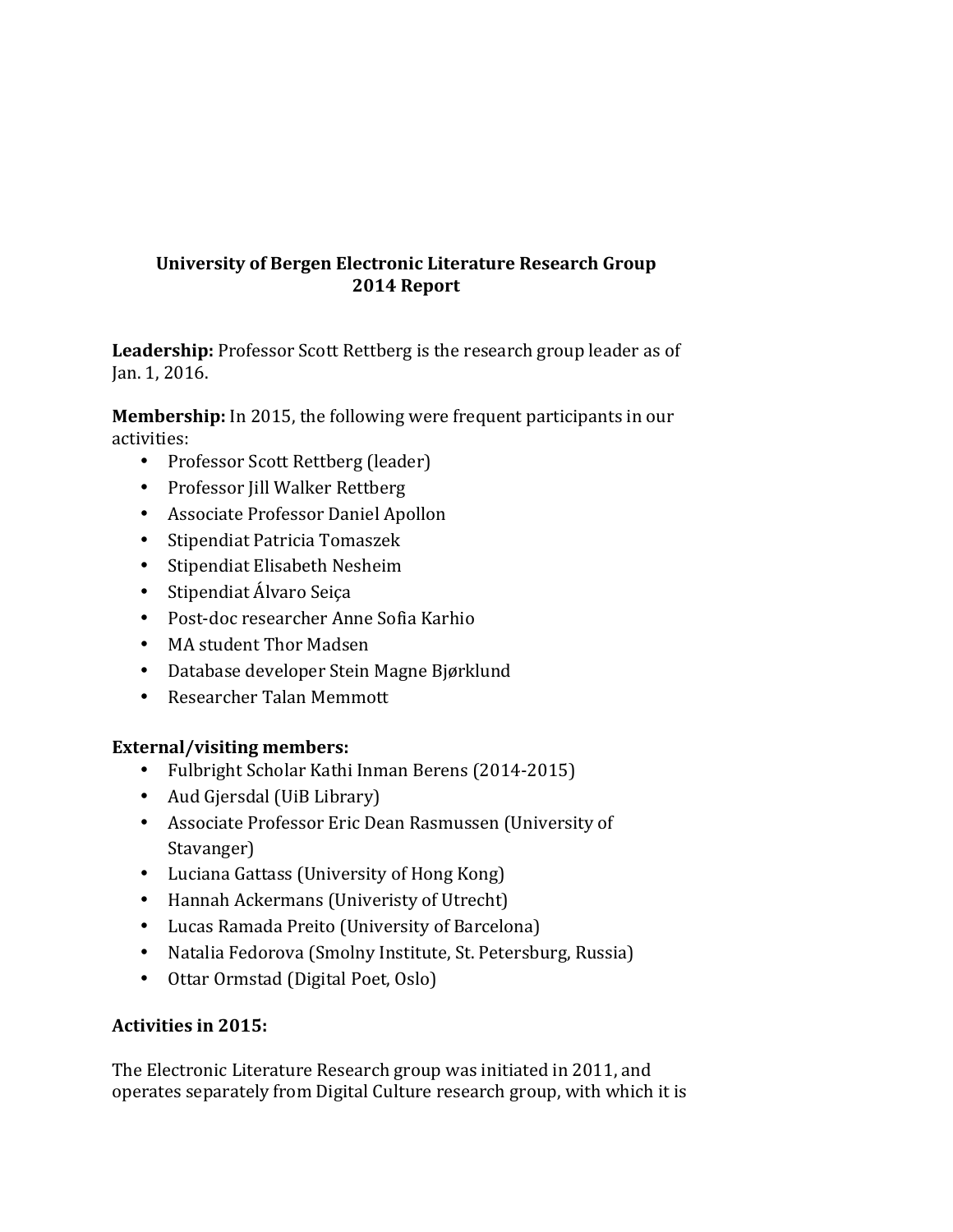still closely affiliated. A number of joint meetings with the Digital Culture research group were held in 2015, and PhD researcher training is administered jointly through the two research groups. The research group met regularly.

In 2015 the primary focus of the group was on the production of the 2015 Electronic Literature Organization conference hosted at the University of Bergen and the associated  $End(s)$  of Electronic Literature Festival which included five different exhibitions at the Bergen Public Library, University of Bergen Library, Gallery 3, 14, USF Verftet, and Lydgalleriet. The fourday international conference included more than 250 delegates from 32 countries, and was an unqualified success. The production of the conference included the book publication *The End(s)* of *Electronic* Literature, an extensive publication of the conference program and exhibition catalog. The conference will also in 2016 result in three different special issues of the online journals *Hyperrhiz*, *electronic book review*, and *Dichtung Digital* featuring selected full papers from the conference and works of digital literature and documentation of performances and exhibitions. The conference was very well received by attendees—it was the largest and most extensive ELO conference to date—and also a great outreach event, through the exhibitions of the festival, which ran for periods of weeks after the conference and engaged many members of the Bergen public. The conference and exhibitions cemented UiB's reputation as a leader in the international field of electronic literature.

Research group members had a number of significant research publications in 2014, including a number of journal articles and book chapters and the book *Electronic Literature Communities* co-edited by Scott Rettberg and Patricia Tomazek with the Computing Literature series of the Center for Literary Computing. Full details of esearch publications will be documented in Kristin.

## Funding received in 2014:

The research group received 100.000 NOK in smådriftsmidler and department support in 2015 in support of the conference. The budgets of the conference and festival were quite a deal greater than this  $-$  in effect the contribution essentially covered the amount charged by UiB for the